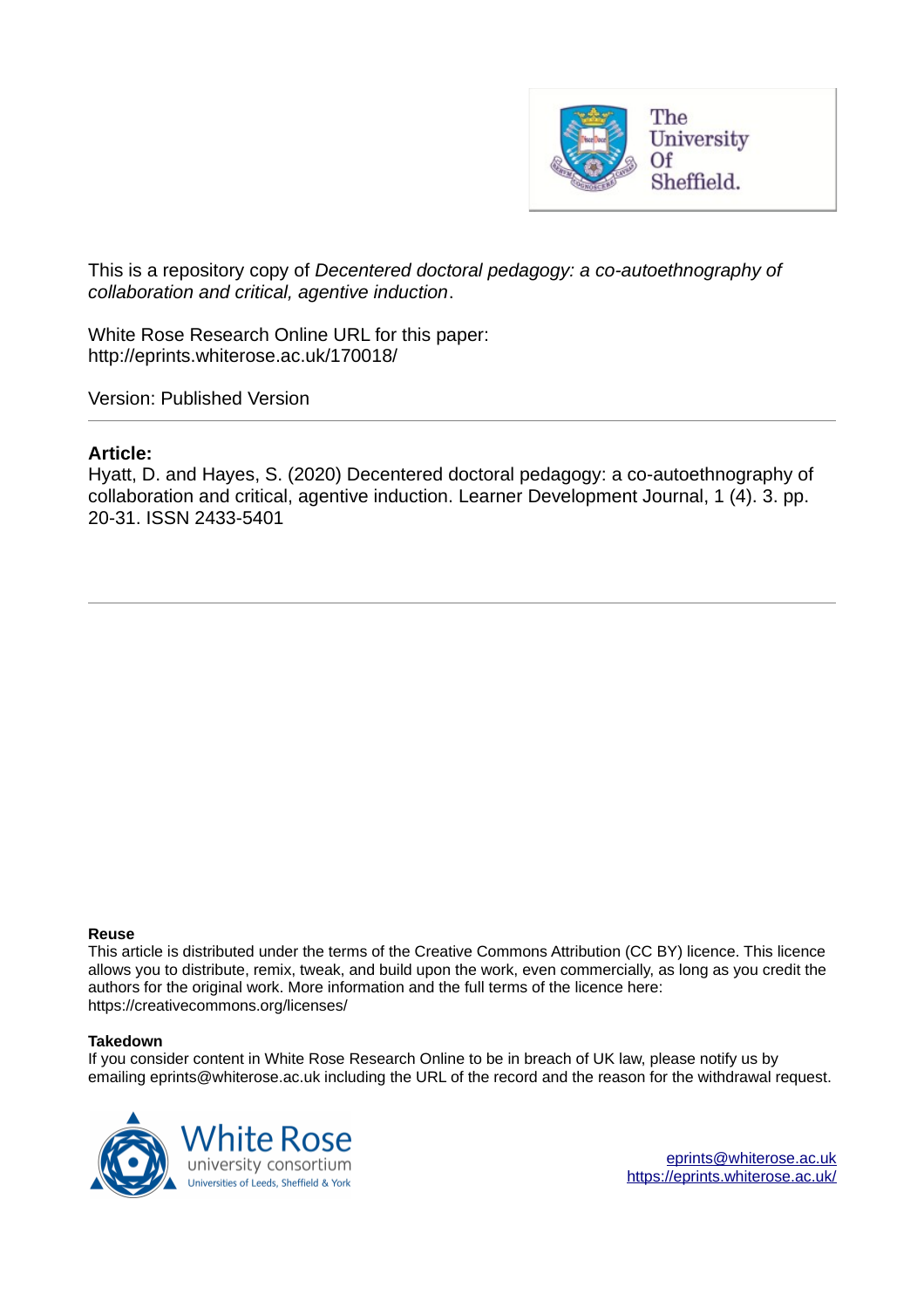# THE LEARNER DEVELOPMENT JOURNAL 学習者ディベロップメント研究部会誌

#### ISSN: 2433-5401

https://ldjournalsite.wordpress.com/

## The Learner Development Journal Issue 4: Exploring the Supervision Process Across Diverse Contexts: Collaborative Approaches

Authors: David Hyatt and Sally Hayes

Title: Decentered Doctoral Pedagogy: a co-autoethnography of collaboration and critical, agentive induction.

Date of publication online: 2020

Author contact: d.hyatt@sheffield.ac.uk & sally.hayes@ou.ac.uk

Published by the Japan Association for Language Teaching

Learner Development Special Interest Group, Tokyo

http://ld-sig.org/

Copyright 2020 each respective author

The APA citation reference for this paper is:

Hyatt, D. & Hayes, S. (2020). Decentered Doctoral Pedagogy: a co-autoethnography of collaboration and critical, agentive induction. In S. Little & M. Golledge (Eds.), *The Learner Development Journal Issue 4: Exploring the Supervision Process Across Diverse Contexts: Collaborative Approaches* (pp. 20-31). Tokyo: The Japan Association for Language Teaching (JALT) Learner Development Special Interest Group.

*Articles are published in the Learner Development Journal under a Creative Commons Attribution License (CC BY), of which CC BY 4.0 is the most recent version. Under this agreement, authors grant users the right to unrestricted dissemination and re-use of the work. They ask only that proper attribution is given to the work.*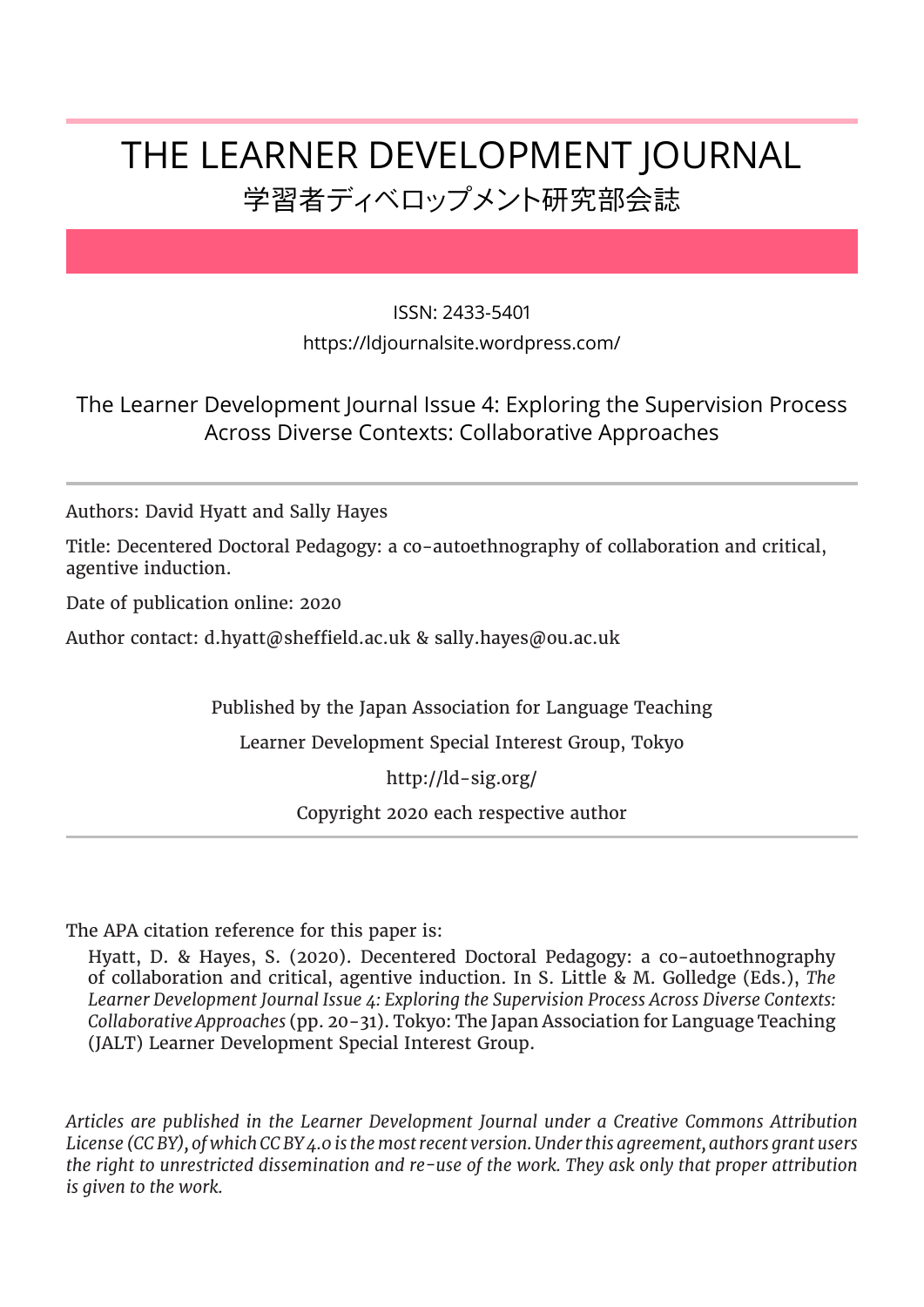# Decentered Doctoral Pedagogy: A Co-autoethnography of Collaboration and Critical, Agentive Induction 偏心化された博士課程教育:協力に関するオートエスノグラフィ 共著、そして批判的・行為者的帰納法

David Hyatt, University of Sheffield Sally Hayes, The Open University

This paper problematizes the traditional relationship between a doctoral candidate and "supervisor" in terms of its power differential, often characterised as an asymmetric, hierarchical expert/novice dyad. Such a relationship can trap supervisory/advisory relationships in a "transmission" or "training" mode, with candidates receiving "instruction" from "experts". Though a collaborative co-autoethnography, we offer vignettes of our experiences and reflections on the development of our supervisory relationship, and the impact this has on the production of doctoral work. We demonstrate how we can rethink, disrupt and disorient dominant conceptions of doctoral pedagogy, to build a more collaborative, collegial "decentred" approach to "supervisory/advisory" work.

Drawing on interdisciplinary theoretical and conceptual resources, from cultural sociology, anthropology, organizational studies and education, we argue that the liminal spaces doctoral candidates pass through offer opportunities for relational, productive and decentred pedagogies. Such action possibilities allow supervisors/advisors to construct new ways of valuing candidates' expertise, and so facilitate their critical inclusion into the academic community.

The paper's significance lies in the theorization of decentred doctoral pedagogy and its presentation of recommendations for doctoral pedagogic practices, that include a range of pedagogical principles and actions that the doctoral pedagogue might wish to consider.

本稿は伝統的な 博士課程院生と指導教官の非対称的で階層的な、「エキスパート」対「初心者」という二者間の力関係を批判的に考察す る。このような子弟関係においては、院生が教官から知識の伝達や訓練的を一方的に受ける形に陥る危険性がある。オートエスノグラフィ の共著という共同作業を通して、私たちの指導関係の発展と、その関係性が博士論文にどのような影響を与えたかを振り返る。博士課程 教育に関する一般的概念をどのように壊し、捉え直し、より協力的、平等的な偏心化アプローチとすることができるかを説く。

文化社会学、人類学、組織学、教育学から理論と概念を学際的に応用し、博士課程という 内面的変化が想定される期間が、相関的、生産 性の高い、偏心的な教育の機会であることを唱える。この行動可能性(action possibilities) により、院生の専門性を重視する新しい方法 を構築し、院生を学界の重要なメンバーとして受け入れることを促進できるだろう。 よって、本稿の意義は、まず、博士課程教育の偏心化 理論である。そして、博士課程担当者が検討すべき、教育的原則とそれらに基づく行動を含む実践的な取り組みの提案である。

# **Keywords**

Doctoral pedagogy, power, supervision, repertoire, co-autoethnography 博士課程教育、力関係、指導、レパートリー、オートエスノグラフィ共著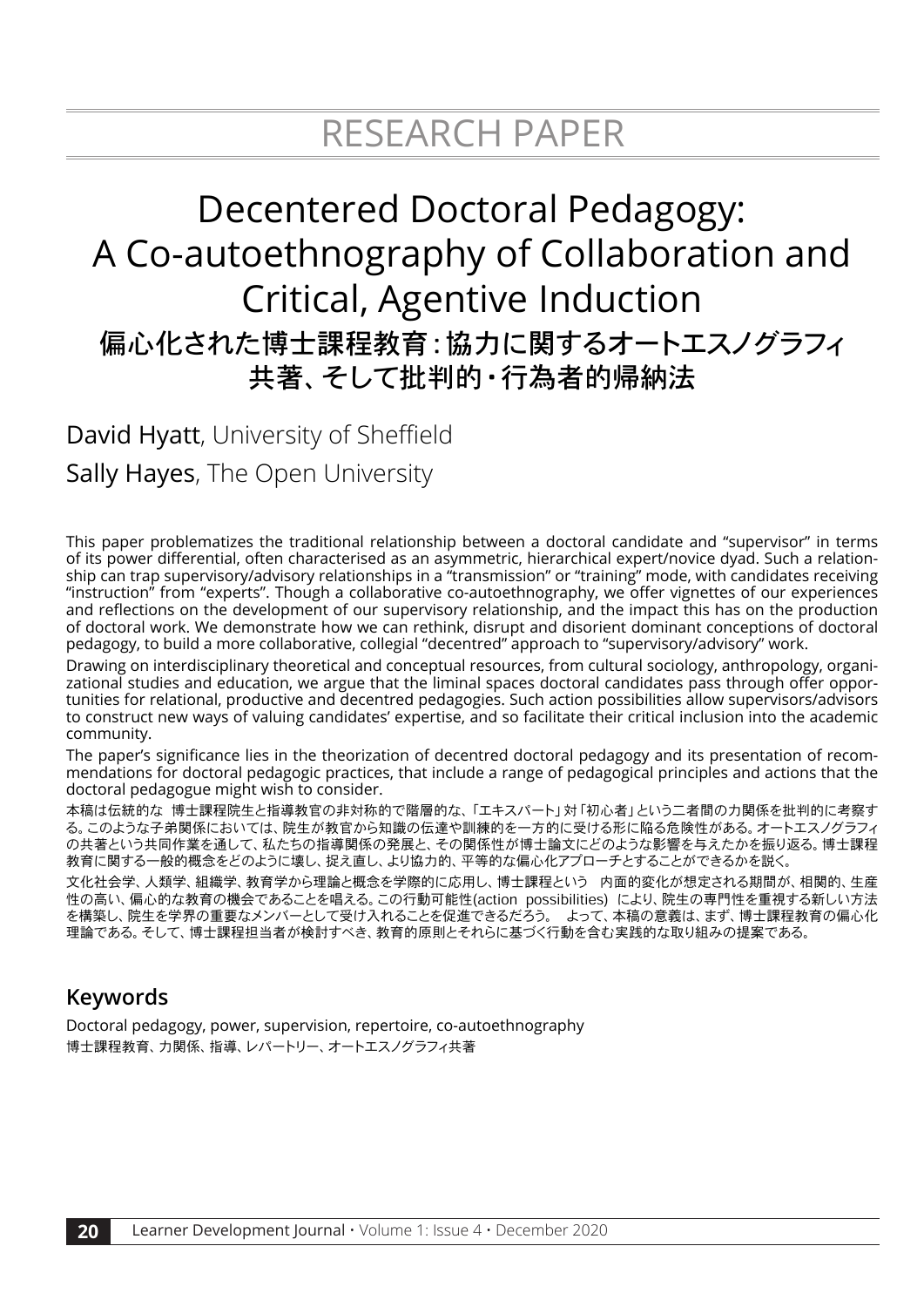Traditionally, the relationship between a doctoral supervisor and their students has been conceptualised as a master/apprentice – expert/neophyte relationship. The supervisor has been constructed as an authoritative figure raditionally, the relationship between a doctoral supervisor and their students has been conceptualised as a master/apprentice – expert/neophyte relationship. The supervisor has been constructed as an authoritative figure dispensing factual information and published works suggesting how students can achieve success in their doctoral studies positions the doctoral researcher as a "diminished scholar", potentially patronised or infantilised.

Janks and Ivanič (1992) have argued that many doctoral supervisory relationships are characterised by an asymmetry of power-relations between supervisor and student. Indeed, the very terms *supervisor* and *doctoral student* or *supervisee* are ones which construct subject positions for both parties. Therefore, while we use the terms above for their familiarity in the field, we feel that the terms *advisor* and *collaborative colleague* more aptly fit the interpellations we aspire to.

In this paper, we aim to trouble the conception that doctoral pedagogies are vehicles for training and the transmission of expert knowledge from supervisor to student. Instead, we contend that doctoral pedagogies should be viewed as productive spaces, or indeed the creation of such productive spaces which aim to provide opportunities to challenge pre-existing assumptions and consider alternatives to these, with the intention of transformation of understandings within the field. We approach this below in two ways: by offering our theorisations of a proposed shift in the pedagogic relationships of doctoral "supervision" (or arguably more appropriately reframed as "alliance"); and then after a brief consideration of the methodological and ethical framing of this paper, we each offer a narrative recount of our journeys towards our new understandings and identities, developed throughout our pedagogical partnership.

Given that we frame this paper methodologically as a co-autoethnography, as discussed later in the methodology section, it is important that we offer, at this early stage, a sense of who we are as authors, our relationship and our positionality/motivations in writing this paper. Our professional collaboration began as doctoral advisor and doctoral candidate between 2009 and 2013 and has continued since in a variety of forms including co-authorship. It was through our original work together on a professional doctorate programme that we both developed our understandings of the advisor/candidate (collaborative colleague) relationship and that we both came to an understanding that a more decentred conceptualisation of our roles and identities enabled more collegial and equitable ways of working and alllowed us to understand the identity work implicit in the advisor/collaborative colleague alliance. Such a shift in our understanding and subsequent practice, grounded in a shift in our identity and power relations, has changed the way we conceive of our relationships and we felt it important to share the impact and implications of such a pedagogic shift in terms of equity, ethicality, hierarchy and practice. Reflecting on our joint journey through this process, we have become convinced that shifting from a view of expert/novice to one of academic and intellectual colleagues is a profound ethical and material repositioning with significant pedagogic potential.

Paré (2010, p. 113) argues the role of doctoral pedagogy is in part an enculturation process, through which students "learn more about the community they are joining, its past, its current debates, its cultural and discourse practices". We see doctoral pedagogies as a route to an agentive and reflexive induction into an academic discourse community. They are pedagogic opportunities to construct more collaborative, egalitarian relationships "to enhance the value placed on individuals' academic contributions and facilitate the process of induction into the academic discourse community, through a notion of critical inclusion" (Hyatt, 2005 p. 339). Our conception of these pedagogies advocates more collaborative supervisory relations (Lee & Kamler, 2008) achieved through careful and reflexive supervision (Lee, 2008) encouraging an expansion of student research literacies (Green & Lee, 2008). We see these spaces, where stu-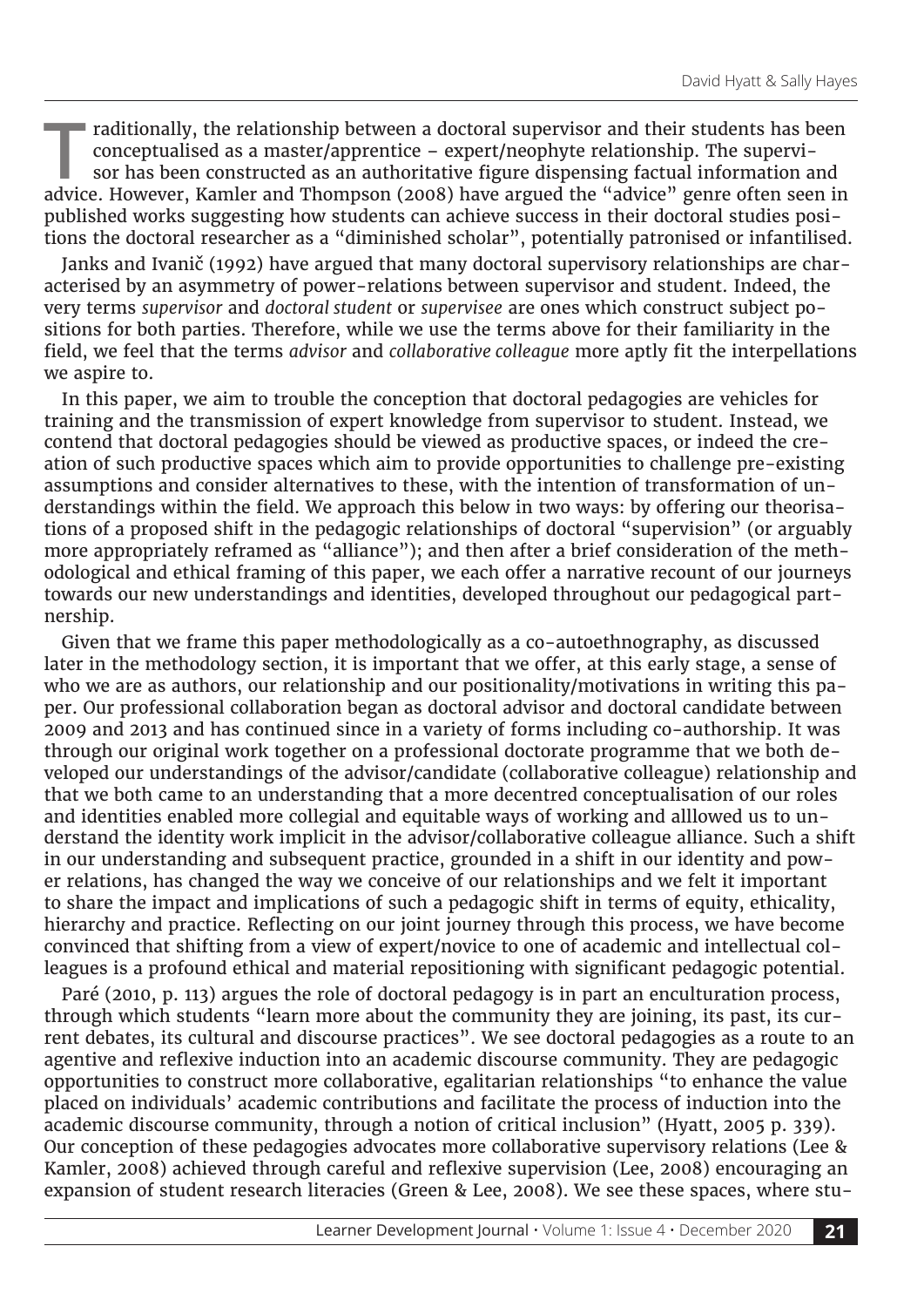dents are invited into the discourse community (Swales, 1990) through such critical inclusion, as means by which, as Golde and Walker (2006) put it, one can envisage doctoral education as preparation of the future stewards of the discipline (though we do provide a caveat here in the use of the metaphor of stewardship in the current interdisciplinary context - and professional doctorate context - and in the inherent power structures which are implicit in the notion of "disciplines").

Our approach to a decentred doctoral pedagogy is thus named for its intention to diffuse the power from the central authority of the supervisor out to the student community. Pedagogically, the supervisor is seen as someone whose job is not merely to "skill up" learners but to help them to develop the repertoire of a successful member of the academic discourse community—or, in relation to professional doctorates, a repertoire which mirrors established professional norms.

Through our problematization of the traditional view of supervision, we intend to offer an approach to the development of doctoral repertoires and aim to exemplify this in the narratives of a doctoral student, and of her supervisor, in considering how such a collaborative supervisory relationship can lead to critical inclusion in the doctoral discourse community. We will consider the methodological and ethical issues raised in the construction of this paper, the theoretical resources implicit in this approach, and will describe how the two participant partners reflect on their experiences of working in this innovative manner. Finally, we will consider some pedagogical actions that can be co-opted within what we deem to be a decentred approach to doctoral pedagogies.

## **Co-constructed Autoethnography**

Methodologically, we adopt a collaborative ethnographic approach in this article. Lapadat (2017, p. 589) describes such an approach as "a multivocal approach in which two or more researchers work together to share personal stories and interpret the pooled autoethnographic data, [and which] builds upon and extends the reach of autoethnography and [...] supports a shift from individual to collective agency." This is important in terms of reflexivity and its inherent relationality aligns with our narratives describing the inherent relationality of a decentred doctoral pedagogy. Our approach aligns closely with that of Ellis (2004) in which authors share "their personal, incomplete and historically situated version of the shared experience, and after which, in collaboration, these individual perspectives are integrated into a co-constructed narrative" (Snoeren, Raaijmakers, & Niessen, et al, 2016, p. 6).

As we have argued at the outset, doctoral study has been historically viewed in terms of individual endeavour, the lone doctoral student. This position is exacerbated in neo-liberal times with the valorisation of the individual and individualism, echoing the assumptions of individualistic and autonomous identity, deriving from the Enlightenment (Eakin, 1999). In contrast, our work focuses on doctoral pedagogies as being characterised or constituted by relations and their social, historical, institutional and political contexts – and the power dynamics that circulate within and between these contexts. Such a relational stance is central to our work—as Papacharissi (2012) puts it:

Understanding "the self" as the intersecting node where many relations meet, we realize how these relations begin to define the self and the subsequent feelings of belonging that may be experienced. For social scientists, the vantage point shifts, no longer focusing on the individual as the fundamental atom of social life, but on relations as defining the complexion of the individual self. As a result, we evolve beyond individualism to understand societies as webs of relations rather than as assemblages of connected or disconnected individuals (p. 834).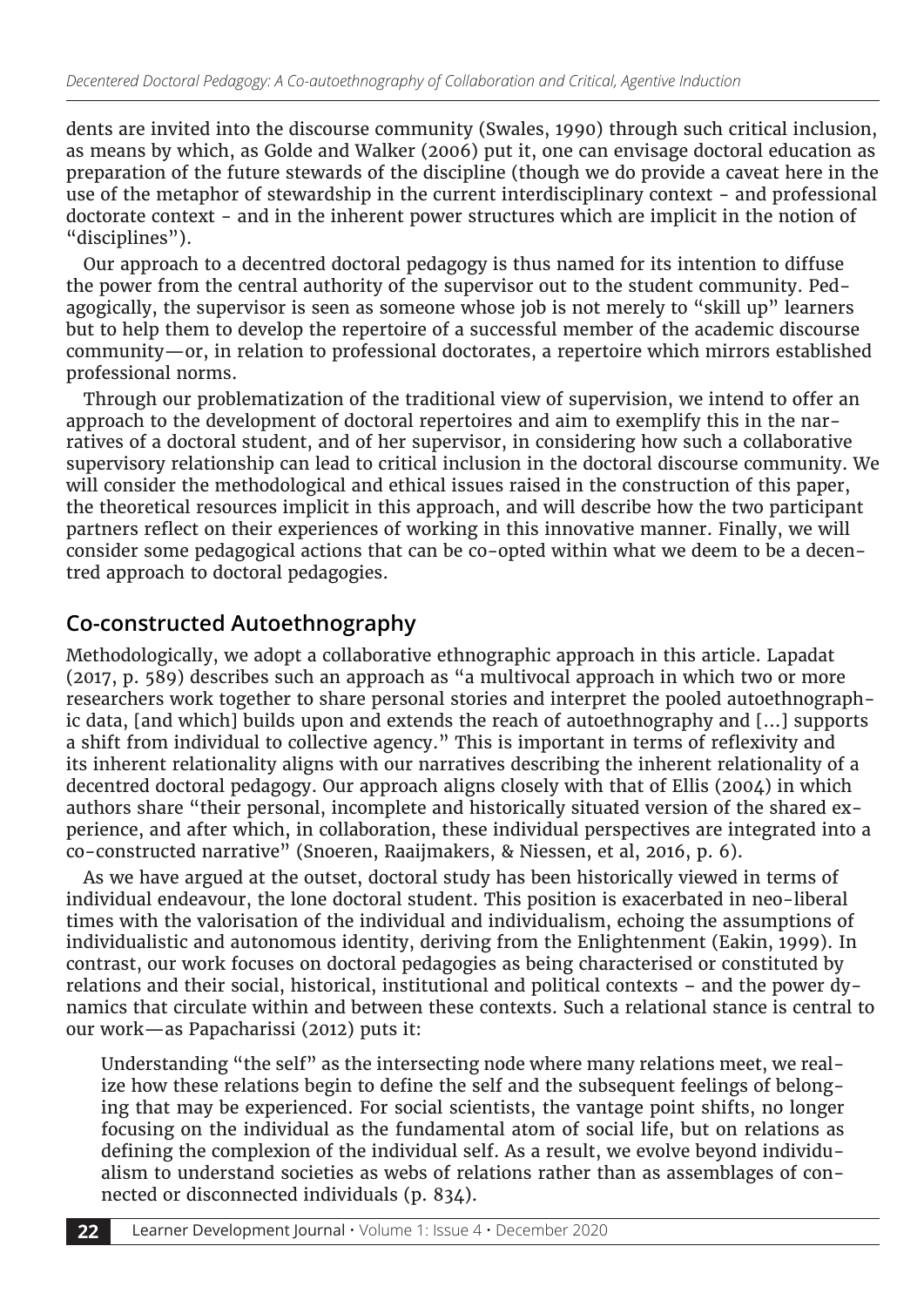Ethically, we acknowledge the problematics of anonymity in co-autoethnography (Lapadat, 2017) but believe that, as the only two participants involved in this collaboratively co-constructed article, we have both given authentically informed consent to be so easily identifiable. It is through this acceptance that we acknowledge a shift to joint agency in the writing of this paper.

## **Theoretical Framing of the Work**

Cochran-Smith urges teacher educators to engage in a "rich dialectic" between scholarship and practice (2003, p. 9), and that is what we have aimed to achieve in our reflections and in the writing of this paper. Our conception of decentred doctoral pedagogy is grounded in a range of interdisciplinary theoretical resources. In addition to the notion of relationality which we have considered above from a methodological perspective, and which has been employed productively in critical psychology (Gergen, 2010; Murris, 2017), we also draw on the notions of repertoire and liminality. Each of these have wide purchase in a variety of the social sciences.

## **Repertoire**

In one of the most widely cited articles, key to the contemporary view in cultural sociology that culture is both constraining and enabling, Ann Swindler notes that "…culture provides a repertoire of capacities from which varying strategies of action may be constructed" (1986, p. 284). Within sociolinguistics, Blommaert argues that our current "super-diverse" urbanised world contains spaces where people from different backgrounds interact in a vast array of languages, and through bits and pieces of languages. He describes these different languages and language fragments as "repertoires", which he considers to be "the complexes of resources people actually possess and deploy" (2010, p. 102). He notes:

Shifting our focus from "languages" (primarily an ideological and institutional construct) to resources (the actual and observable ways of using language) has important implications for notions such as "competence […] The question of what it is to "know" a language, to "speak it well" or to "be fluent" in it will have to be reformulated, and some existing tools for measuring the answers to such questions (as in language testing schemes) will have to be critically revisited. A clearer understanding of repertoires, furthermore, may add detail and precision to analyses of communication processes in the world of globalized communication, where people often communicate with bits and pieces of genres and registers. (p. 102)

 Similarly, we argue that, if capacity-building and individual development are the goal as opposed to summative assessment hoop-jumping, then the repertoire of a successful doctoral student would be informed by the repertoire of a successful academic researcher / research informed practitioner. We then sought to question what such a doctoral repertoire should look like.

## **Doctoral Repertoires**

A doctoral repertoire is a patchwork of attributes that a doctoral student needs to be successful. However, these are personal and biographical—they are dependent on who people are, where they come from and where they want to go. They are "indexical biographies" (Blommaert & Backus, 2011), though are always constructed as a result of relations with others—they represent relational repertoires as others are always implicated in the construction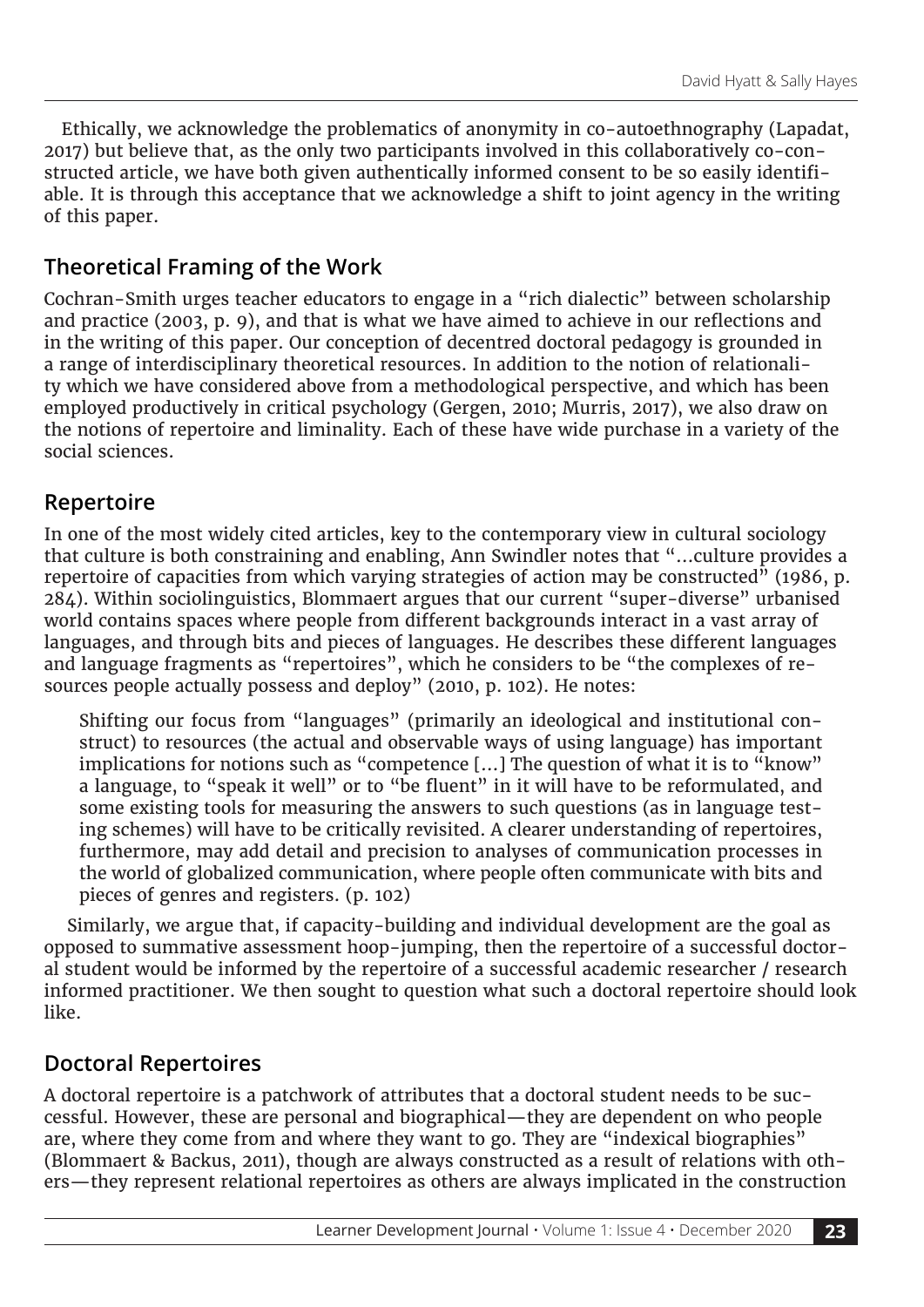of one's own identity. We argue that they should be more than just technical, instrumental and measurable in the ways that they are often reified through Research Council funding requirements, regularly linked to "human capital development" discourses. Whilst we do not discount the value of technical skills in certain contexts, doctoral repertoires also include dispositions, attitudes, experiences, knowledge, ethical orientations, theoretical orientations, ontological/epistemological/agency assumptions, ideological allegiances, meanings, beliefs, symbols and symbolic boundaries. These will differ in different contexts/disciplines and in transdisciplinary contexts (e.g., co-production) and, as Blommaert and Backus (2011) argue, in a super-diversity context, learners engage with a broad variety of groups, networks and communities, and their resources are consequently learned through a wide variety of trajectories, tactics and technologies.

# **Liminality**

Another key concept is liminality. The doctoral journey is often metaphorised as a rite of passage. From the anthropological work of Arnold van Gennep (1909) and later Victor Turner (1967), a rite of passage consists of a pre-liminal phase (separation), a liminal phase (transition), and a post-liminal phase (reincorporation). Turner noted that in liminality, individuals were "betwixt and between", they did not belong to the society that they previously were a part of and they were not yet reincorporated into that society, and that this was the point where an identity shift occurs—for us, the necessary identity shift that defines "doctorateness".

# **Doctoral Liminality**

We understand doctoral liminality to be the middle phase, associated with cognitive dissonance (Festinger, 1962), namely the psychological stress, conflicting thoughts, attitudes or behaviours, and the associated discomfort, experienced by someone who is confronted by new information that conflicts with existing beliefs, ideas, or values. This experience is often cited as a common element along the doctoral journey (Loyd, Harding-DeKam & Hamilton, 2014) and yet Golombek and Johnson (2004) suggest that it is precisely this tension which can motivate an individual to engage in professional learning.

During a ritual's liminal stage, participants "stand at the threshold" between their previous way of structuring their identity, time, or community, and a new way, which the ritual establishes. A threshold can be viewed as a juncture where various realities can be observed therefore a place full of heightened potentialities. Liminal spaces help individuals enact a different way of being in a situation and can open up opportunities to explore the potential for change/growth. Akkerman and Bakker (2011) describe the boundary crossings that mark the start and end of the liminal phase as open to four potential learning opportunities: identification, coordination, reflection, and transformation (p.142). Identification involves seeing that others have differing perspectives and perceptions and the subsequent opportunity through dialogic engagement to reconcile these is referred to as coordination. Key to the development of a doctoral identity is the next phase of reflection where the learner will view their own perspectives and positions through the lens of others and the outcome of this process is a personal and professional transformation of identity, often described by successful doctoral candidates (Dann, Basford, & Booth, et al., 2018).

## **Context**

The authors collaborated as part of a taught professional doctoral programme in education. The programme is constructed around weekend schools which occur three times a year, with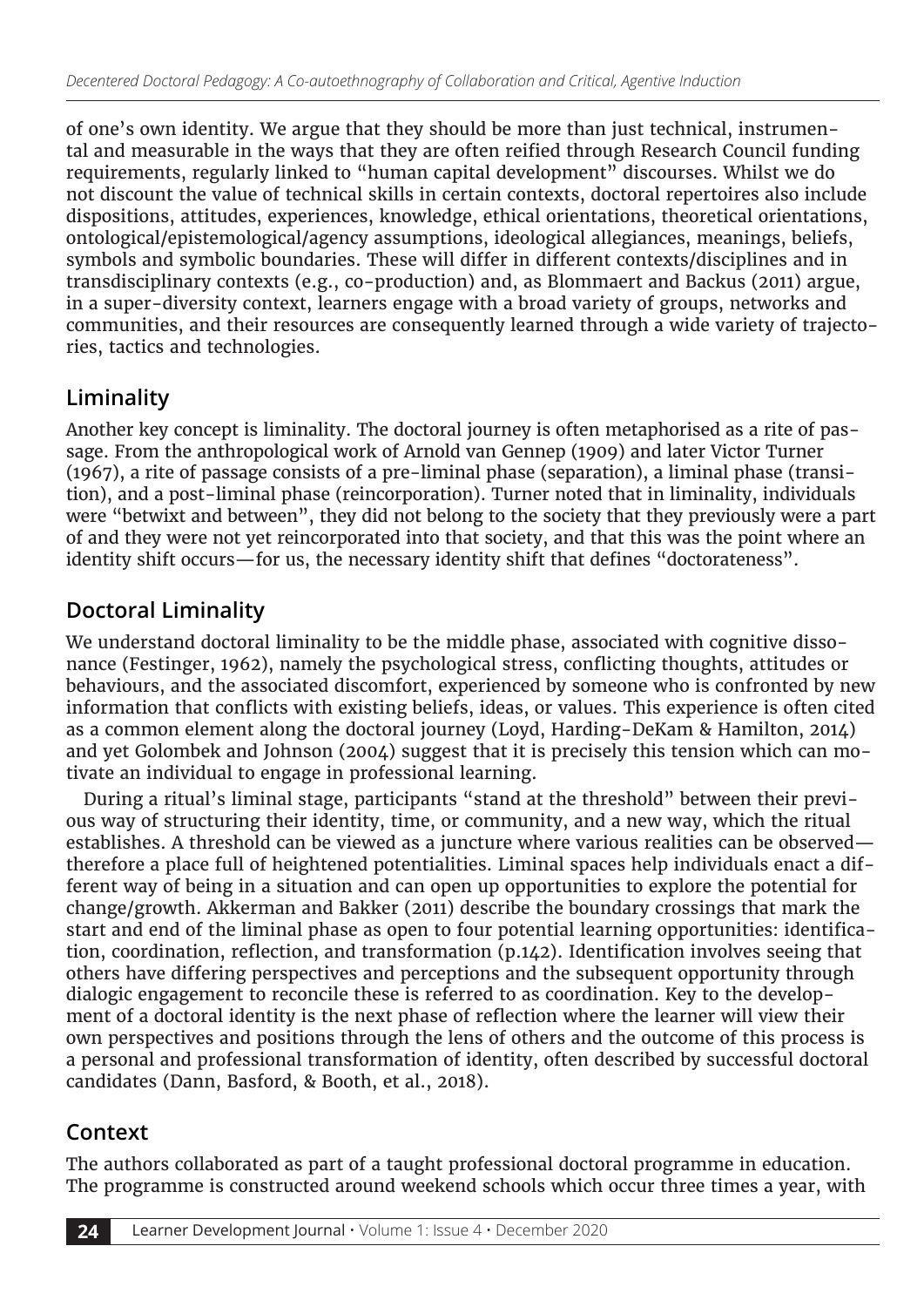opportunity for both formal "taught" sessions, seminars, one to one "supervision" sessions and importantly space purposely constructed to enable peer to peer debate and conversation. The dyadically symmetrical collaboration was initiated by a group of 10 students (one of whom was a co-author of the paper) with a shared interest in discourse analytic approaches to policy analysis which was a methodological specialism of the academic tutor (the other co-author of this paper). The group of students had identified a commonality of need and had discussed this in a mutually supportive peer grouping and approached the tutor. Together they formed a non-hierarchical community of inquiry, taking advantage of the affordances for productive pedagogical space for the joint construction of knowledge in-group collaborations (Malfoy, 2005), specifically in doctoral education scholarly writing groups (Parker, 2009). Members of the scholarship group shared and fed back on draft work of all participants, critiqued a later-published framework developed by the academic tutor, presented their own analysis which was subjected to group critique, presented and critiqued self-selected published articles on a common theme (thus raising overall awareness of the group to scholarship in the field). This dyadically non-hierarchical approach led to a reconfiguration of relationships between tutor and students. The process is described in more detail in (Hyatt, 2013, pp. 835-836), noting that in:

post-session feedback, all the students reported they had found the session valuable, particularly in terms of the exposure to materials and perspectives they might not have otherwise encountered, but also in the collegial shared nature of the discussions…and involved participants in a community of practice that saw each participant bringing their contextual expertise to the group, and allowed the other participants to gain access and inclusion to a newly formed academic discourse community, through a notion of critical dialogue and reciprocity.

We now move to each participant's narrative reflections on this collaborative partnership.

## **Sally's Experience**

My journey as a doctoral student "started' as a "nurse educator" and as a reflexive and questioning individual trying to understand the policy and direction of the nursing profession; and could be described as concluding in the production of a thesis that examined the decision made in 2009 that from 2013 the only route onto the UK Nursing register would be through graduate programmes. Six years later, however, I recognise that the journey has not been that straightforward. The beginning was not the start, the journey has not ended, and it has not been a linear journey. I recognise that the formal period of my registration on my EdD signifies only that—the formality; but has less to do with my ontological and epistemological being as a "professional", as an "academic", as a "student" or as I earlier framed myself - a "reflexive and questioning individual", simply trying to make sense of my world.

The doctoral research itself in its focus and its execution played out as many things. It problematised a policy decision, explored the discourses surrounding it and primarily questioned whether the new standards for nurse education are a form of social (re)engineering. The study drew on both the conceptual tools of Pierre Bourdieu (field of practice, habitus and capital e.g., 1990) and on his three distinct levels of inquiry; the position of the field within other fields; mapping the objective structure of relations between positions occupied by those who occupy "legitimate" forms of specific authority in the field; and by exploring the habitus of the agents.

It identified definitional struggles influenced from both within and outside of the profession, definitional struggles which I think equally apply to the role of "supervision" within the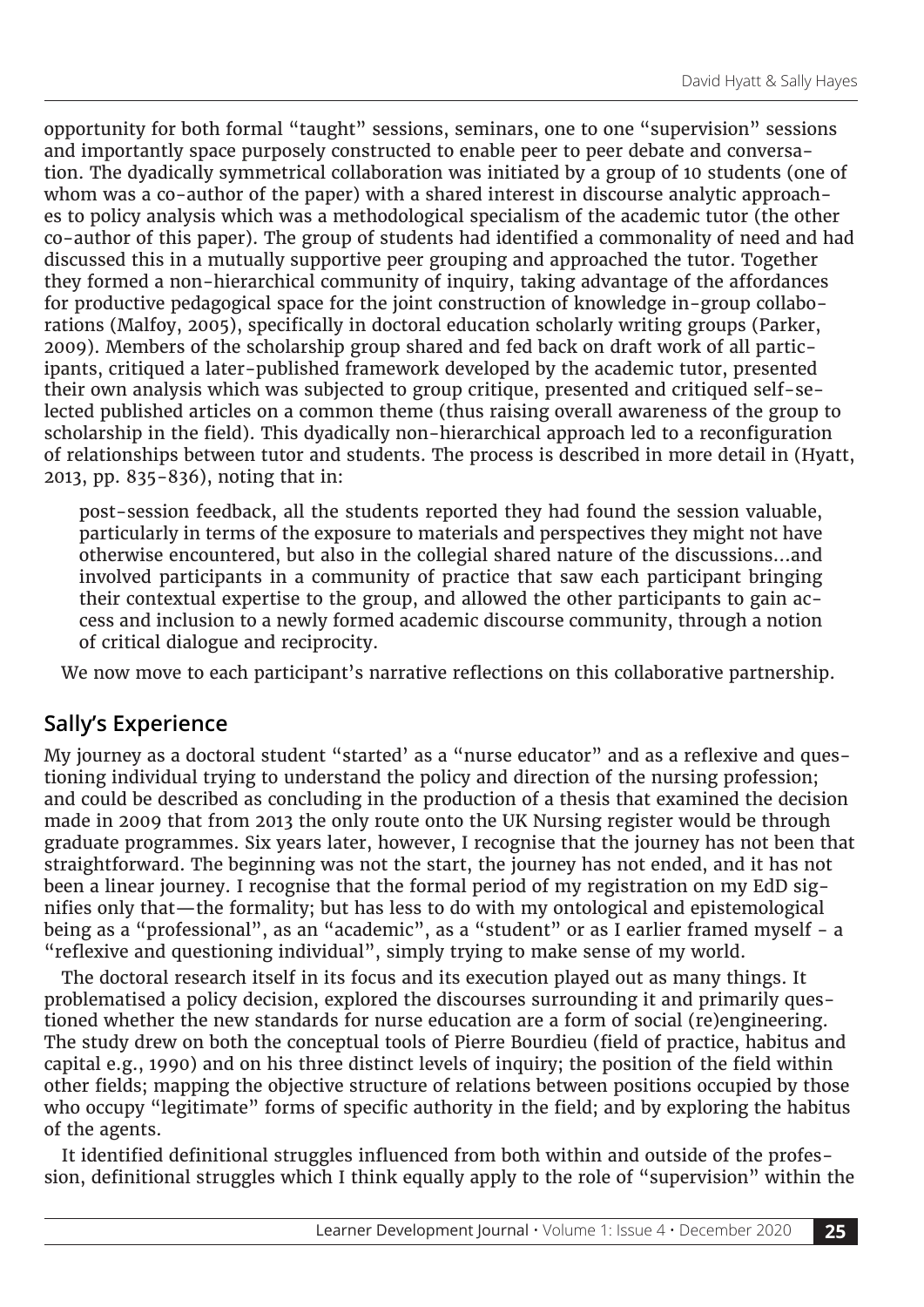doctoral journey. To explore this, I utilised the work of Pierre Bourdieu as a conceptual lens both to scrutinise and understand the importance of "education" in society, and considered pedagogic agency (traditionally held by the expert, or in this case the supervisor) holding capacity (power) to inculcate meaning—the mainstay of processes of imposition of a cultural arbitrary which reproduce power relations that effectively rewrite their own operations (Bourdieu & Passeron, 2000). Alongside the inclusion of ideas, pedagogic action also involves the exclusion of ideas as unthinkable and this exclusion or censorship is an effective mode of pedagogic action. It also acknowledges pedagogic authority as an arbitrary power, misrecognised by its practitioners and recipients as legitimate or legitimating, with such authority being experienced as neutral or overtly valued and so making explicit claim to educational legitimacy. Thus embodied, such misrecognition exists in, through, and because of the practices of actors and their interaction with each other and with the rest of their environment. It is an integral part of behaviour—a doxic experience. Doxa enables individuals, through "habitus", to relate unquestioningly to their field without any need (or even possibility) of questioning their experience. Certain ways of thinking, being or acting thus become unthinkable (Bourdieu, 1990).

In my experience, however, it is (and was) possible to re-engineer the field through the critical inclusion of me not as "the student" but as "member" of the academic community; a community of inclusion and equity of identity and ideas. Equity because we all brought our knowledge, expertise and curiosities into a democratised space. We were encouraged/enabled by tutors to use the study schools, and our peer interactions, in part 2 of the EdD experience (the thesis stage) to design our own meaning and focus. Examples of this include consideration of the interrelationship between the nature of this "equitable" knowledge base (epistemological factors) and the creation of academic networks and communities (social factors) and the creation of this democratic space, positioning us as not only belonging in the academy but also as "legitimate" creators of new knowledge. It also provided space to offer up my competencies, dispositions and values and to create a rich and liberated, fertile space for debate and creation with peers - a relational space.

This was especially demonstrated in the creation of a "space", over several sessions at various study schools, for supervisors and students to explore Critical Discourse Analysis, in both its concept and in its approach (these sessions are described more fully in David's story below). CDA sits within epistemological paradigms that see "knowledges" as generated and circulating as discourses. It focuses on the process through which "knowledge" or "what is known" becomes operationalised in societies and economies as precisely the dialects of discourse.

We engaged in social practices and social events within the context of this CDA space (such as explicit discussion about the traditional roles and relationships between supervisors and supervisees with a mutual desire to step outside the confines of these roles) as a facet of action, in the construal (representation) of aspects of the world and in the constitution of identities. This is where for me, the magic occurred. Identity is not to be found inside a person but rather it is relational and inheres in the interaction a person has with others (Elliott, 2005). This conception of self therefore stresses the continual production of identity within specific historical and discursive contexts - the interrelations matter, and through this kind of practice where ideas and identities are accomplished (become authentic) and can clarify the ideologically informed basis of the purpose and methods of social groups (Candlin, 2010), in this case a mixture of "supervisor" and "students".

We created different forms of specific authority in the field, we created a different legitimacy. For me as a student of life with unforgiving and relentless doubts of my credibility as an academic this form of partnership, this form of collaboration, marked a move away from tra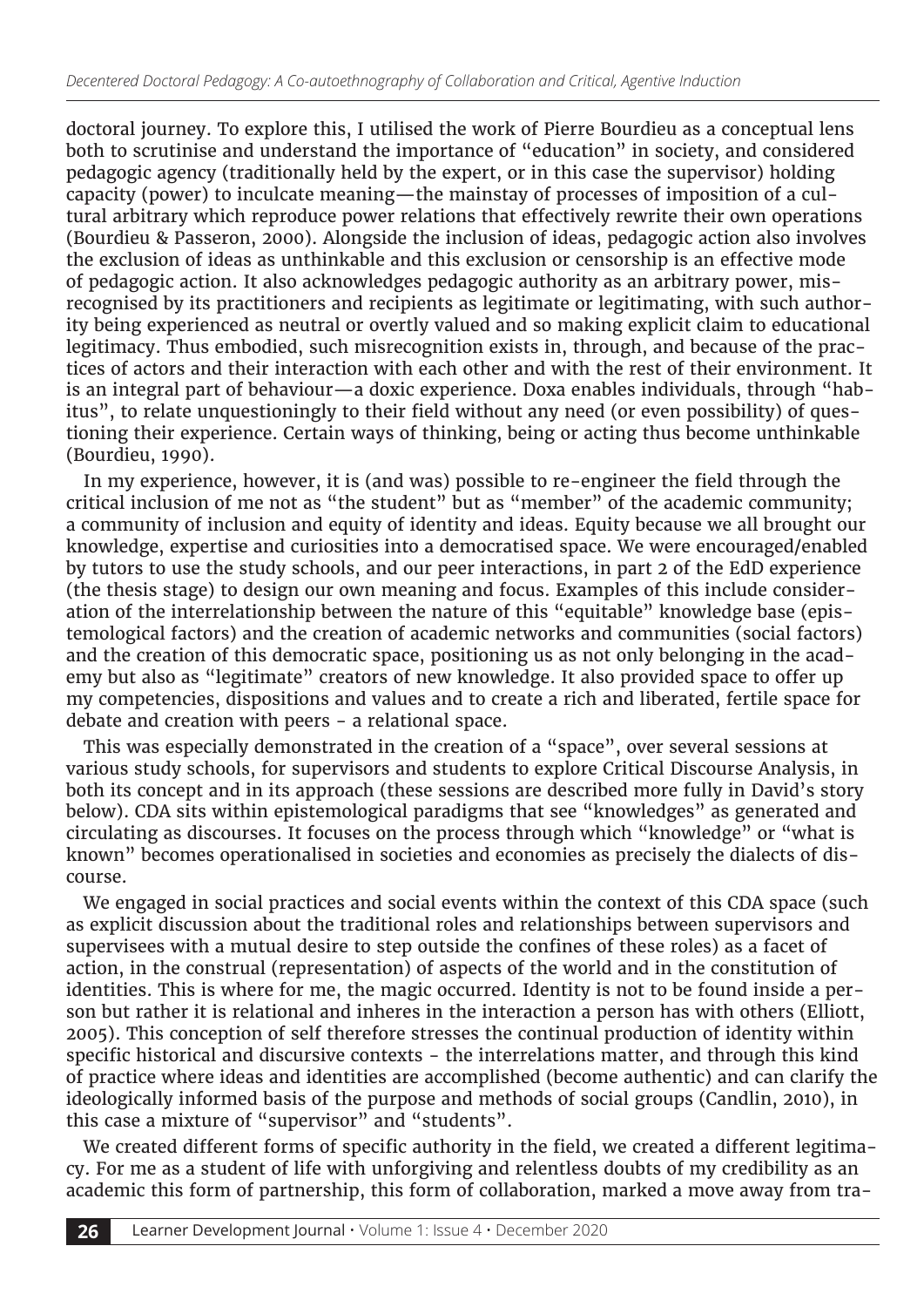ditional doctoral pedagogic practices and the implications such decentring orientations have for collaboration, collegiality and professional identity released in me a confidence to "be". To publish, to propose, to critique and question and, most latterly and in partnership with my "supervisor", to co-examine.

#### **David's Experience**

I'll start by problematizing my own institutional "naming" as a "supervisor"—I don't feel my job is to supervise my student (colleague). I'm their advisor, their critical friend, their colleague, their co-conspirator.

Throughout my academic career, my interests have centred around two key areas: power and relationality. My current interest in doctoral pedagogy and specifically the "troubling" of the hierarchical relationships between supervisors and supervisees, has developed via an intersection of the worlds of applied linguistics and pedagogy. A hugely formative experience came with my reading of a story, from critical language awareness scholars Hilary Janks and Ros Ivanič (Janks & Ivanič, 1992), of the international academic who on coming to study for a doctorate in the UK felt diminished by being exposed to a transmission pedagogy and being viewed as a lesser scholar receiving knowledge from his betters. Fortunately, despite his disillusionment and alienation at this state of affairs, he summoned the courage to confront his supervisor with his concerns and she heard him. So instead of treating him as someone who needed educating, she began to share her draft work with him, treating him as a critical friend, and in doing so created new identity positions for each of them as collaborative colleagues.

This story brought home to me the agency held by supervisors in reconfiguring their relationships with their students and also the agency held by the students in challenging their status as mere apprentices, in receipt of the transmitted wisdom of their supervisors. This reconfiguration blossomed when the group of students (including Sally) approached me after a session I had led on Critical Discourse Analysis. They knew they needed to engage with educational policy analysis but didn't know how. They felt that CDA might offer them an approach to resolve their dilemma and asked if we could form a small interest group in a series of collaborative workshops. We began by each selecting a journal article that adopted a CDA approach that they felt might be relevant to their research. Then, we each chose a piece of text to analyse discursively and shared these texts with the group. We each analysed our texts and prepared a short presentation on our analysis after which the group offered their thoughts and analyses of the text. We concluded with a critique of an analytical framework I had devised and which we all had employed, relating it to our own work and suggesting ways in which it might be improved, enhanced or supplemented and it was in this final activity that our relationship became reconfigured from student/tutor to critical friends and colleagues. The participants reported they valued the sessions as assistive to their analysis but also in terms of the collective and egalitarian nature of the interactions.

 I think this experience helped to define the relationship established during the supervision and, as a result, we have gone on to write together (this being the second article we have co-written) and to examine doctoral work together. I would like to argue that decentring the supervisory relationship changes the way we feel about and work with our colleagues/students and this can transform the collegial relationship from something that is usually defined by the timespan of the study to something with far more longevity. Its benefits transcend the technical and instrumental achievement of a qualification and can help to construct ongoing and highly fruitful academic collaborations. I remember this experience with this cohort as being enormously formative in the establishment of my identity as a "supervisor", and attempt to continue with this approach throughout my academic practice as a doctoral educator.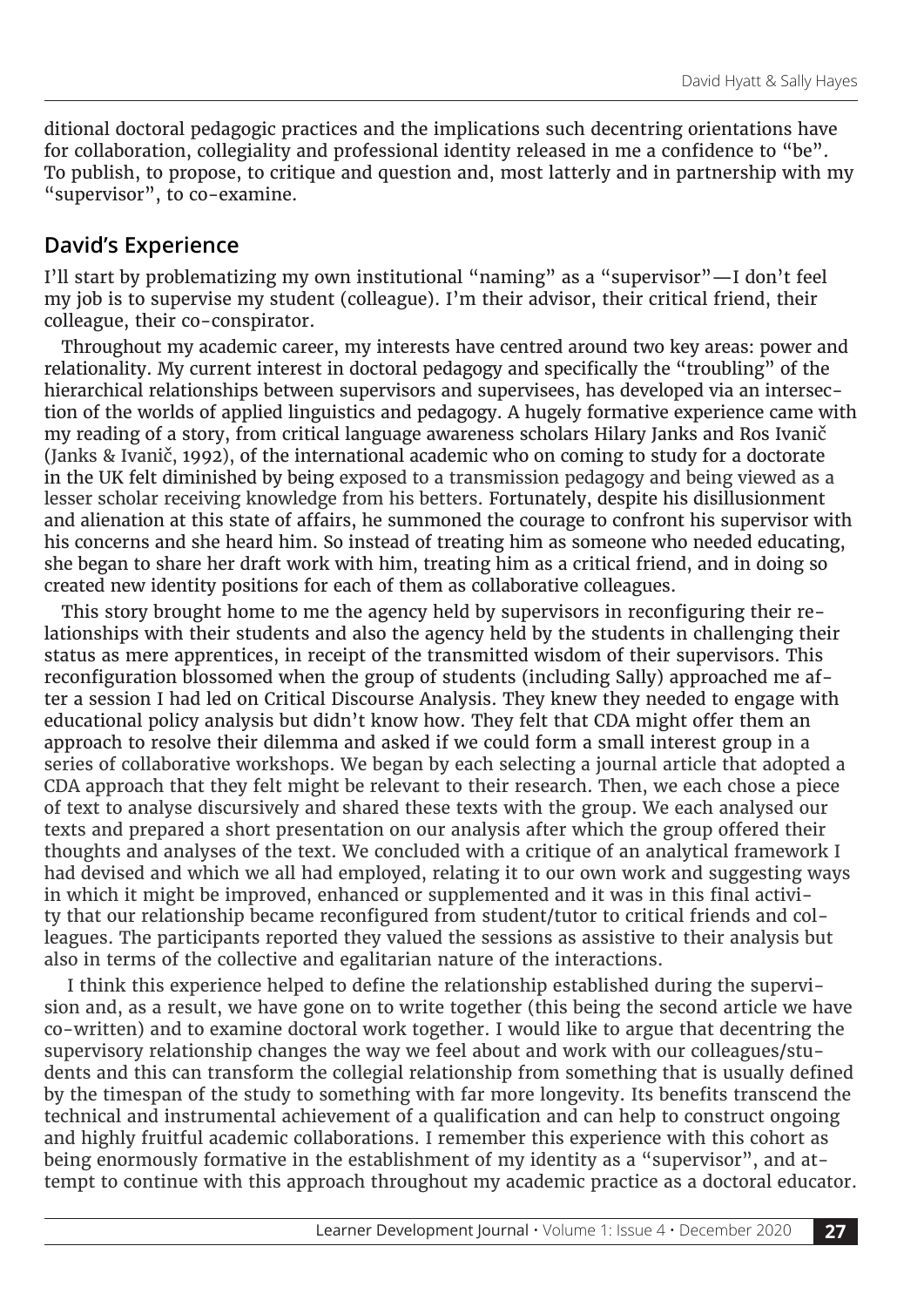And to bring the story full circle, this article in draft form has been shared with the latest cohort of the professional doctorate programme (and with my co-tutor on that programme), in the hope that they too will read this in a more empowered way.

#### **Pedagogical Implications**

The conceptualisation and narratives above have encouraged us to consider how to translate these theorized experiences into a range of pedagogical mechanisms for doctoral pedagogy work.

The creation of open discursive dialogic spaces are a central element of our decentred pedagogy for the fostering of doctoral repertoires and negotiating the liminal space of doctoral studies with its resultant identity transformation. These discursive events allow for the opportunity to have a professional dialogic and relational space in which thinking could be explored (McAlpine & Amundsen, 2009). This can be achieved in a number of ways, specifically through the creation of student-determined spaces for authentic dialogue. The type of decentred workshops described in Hyatt (2013) are clearly one successful mode to employ. Similarly, student defined and organized debates, panels, symposia, offer similar opportunities for identity and perspectival coordination, reflection and transformation.

Repeated presentation and "defence" of on-going research allows students a pragmatically experiential opportunity to prepare themselves for an ultimate viva voce, though in a supportive, sympathetic and sensitive peer environment. Students have reported that the value of this often lies, not in the actual presentation of their work, but rather in the questions and comments they face, allowing for a dialogic engagement with others' perspectives and a reflexive self-examination facilitated through the prism of alternative conceptualisations of one's work. These experiences link closely with the previously discussed Akkerman and Baker's (2011) coordination and reflection stages.

Drawing on the transformatory experience described by Janks and Ivanic (1992) of a supervisor shifting from presenting her students with completed and published works of her own, to sharing draft work of as yet unsubmittted papers, we encourage supervisors to do the same. Janks and Ivanic describe this as constructing new subject positions for them both: collaborative colleagues. Students can move to reading in a different way. Instead of requiring the supervisor to explain parts the student doesn't understand (a transmission pedagogy), students identify parts of the draft work they felt need to be clarified. The weakness shifts from the student to the writing and the student moves to reading from the empowered position of a colleague rather than a subordinate.

Similarly, collaborative co-authorship between student and supervisor can reconstruct their relative subject positions, with the caveat that this needs to be done in an ethical and non-exploitative manner with the student receiving full credit for their contributions.

Students can begin to see themselves, and be seen by others, as experts, through the production of pedagogic resources, for sharing with peers. One approach to this is the production of short video vignettes in which the students discuss a theory, theorist, methodology, or concept with which they have become expert through prolonged utilisation and engagement.

In problematising the subject positions created and enshrined through unequal dyadic relations, this paper inevitably invites us to question the prevailing dominant discourses surrounding doctoral pedagogies. Questions we need to begin to engage with at both the personal and institutional level, and indeed when considering global narratives that carry rhetorical and discursive power, include: should we be supervisors or advisors (or mentors)?; should we rename our doctoral training centres as doctoral development centres?; should our training needs analyses be reconceptualised as Doctoral Development Analyses?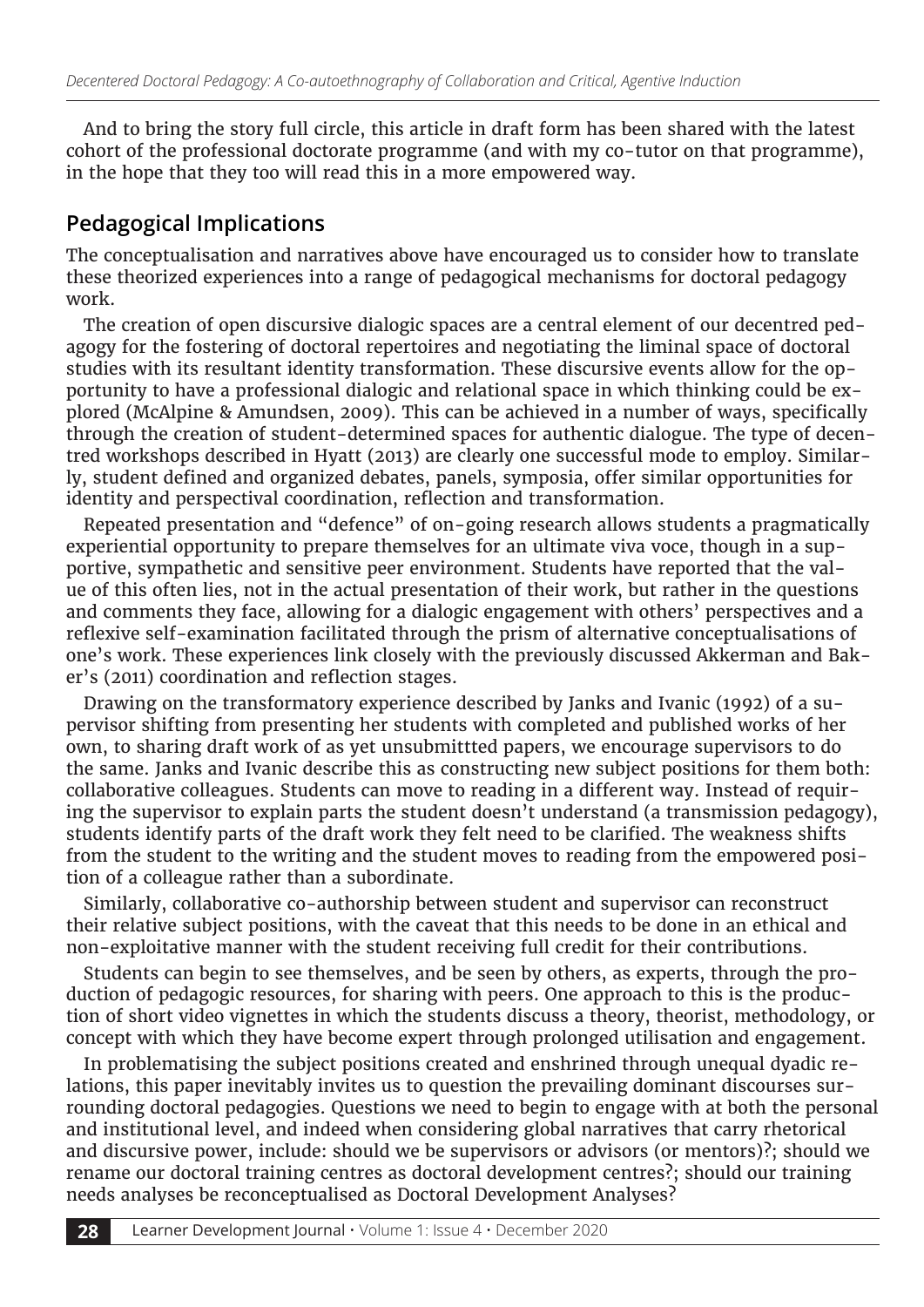## **Reflections on the Role of Expertise**

In order to be true to our critical and reflexive intentions in this paper, I think it is crucial to clarify what this call for the reconfigured supervisory relationship entails—or perhaps more significantly, what it does not entail.

A decentred approach is not a denial of the expertise, experience or knowledge of the supervisor and is not meant to imply that the supervisor needs no knowledge of the field in which the student is working. Such expertise can only be of benefit to the student. Similarly, a decentered approach does not entail a denial of the psychological safety students desire in feeling their supervisor is "expert". The growth of a marketised higher education has inevitably led to some institutions viewing doctoral students as another "income stream" and with this lies the danger of the appointment of supervisors, to take up the slack, who have no specific knowledge of the area the student is researching. In this vein, the call for a decentred approach to doctoral pedagogy does not advocate a "sink-or-swim" abandonment of students but rather entails a structured programme of learning that works from the student's current state of knowledge and as such is congruent with a constructivist view of learning.

The collegial approach advocated here does not imply there should be any disregard of the importance of scholarship, rigour, subject knowledge, originality, significance, or credibility and for those engaged in a professional doctorate does not imply a disregard or neglect of the demands of professional practice.

And, crucially, this approach should not be seen as in any way a face-threat to the supervisor, to their sense of expertise, specialism and their pedagogic identity within their role.

#### **Conclusion**

In this paper, we have made a call for the disrupting of hierarchical relations between supervisors and doctoral students through a process of critical inclusion, facilitated by decentred pedagogies. In advancing the cause of more collaborative and collegial working between them, we advocate a turn within doctoral pedagogies from the transactional to the relational, from a dehumanising technical training to a rehumanising professionalism, from measurement to professional friendship and collaboration. This reconceptualisation is aimed at helping students to negotiate their role as experts, while simultaneously aiding supervisors to renegotiate their role as colleagues through a democratisation of the relationship and a diffusion of the dyadic power differential, within a changed pedagogic context.

#### **References**

- Akkerman, S. F., & Bakker, A. (2011). Boundary crossing and boundary objects. *Review of Educational Research, 81*(2), 132-169.
- Bourdieu, P. (1990). *The logic of practice*. Cambridge, UK: Polity.
- Bourdieu, P., & Passeron, J.-C. (2000). *Reproduction in education, society and culture*. London: Sage.

Blommaert, J. (2010). *The sociolinguistics of globalization*. Cambridge, UK: Cambridge University Press.

- Blommaert, J., & Backus, A. (2011). Repertoires revisited: "Knowing language" in superdiversity. *Working Papers in Urban Language and Literacies*, *67*, 1-26.
- Candlin, C. (2010). Series Editors Preface. In N. Fairclough, *Critical discourse analysis: The critical study of language* (2nd ed.). Harlow, UK: Pearson.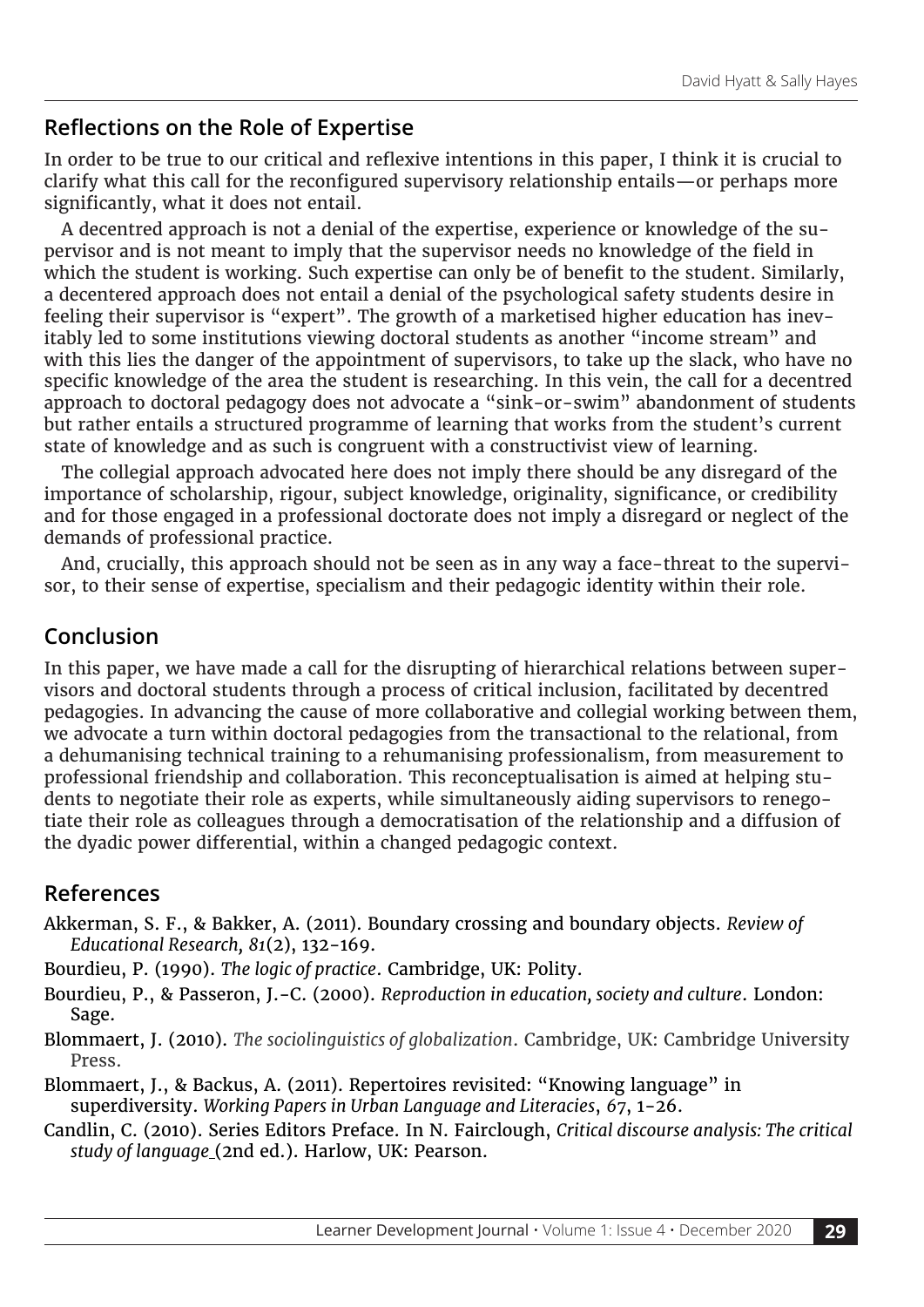- Cochran-Smith, M. (2003). Learning and unlearning: The education of teacher educators. *Teaching and Teacher Education*, *19*(1), 5-28.
- Dann, R., Basford, J. Booth, C., O'Sullivan, Scanlon, R., Woodfine, C., & Wright, P. (2019). The impact of doctoral study on university lecturers' construction of self within a changing higher education policy context, *Studies in Higher Education*, *44*(7), 1166-1182.
- Eakin, P. J. (1999). *How our lives become stories: Making selves*. Ithaca, NY: Cornell University Press.
- Elliott, J. (2005). *Using narrative in social research.* London: Sage.
- Ellis, C. (2004). *The ethnographic "I": A methodological novel about autoethnography.* Walnut Creek, CA: AltaMira Press.
- Festinger, L. (1962). *A theory of cognitive dissonance.* Stanford, CA: Stanford University Press.
- Gergen, K. (2010). *Relational being: Beyond self and community.* Oxford, UK: Oxford University Press.
- Golde, C. M., & Walker, G. E. (Eds.) (2006). *Envisioning the future of doctoral education: Preparing stewards of the discipline.* San Francisco, CA: Jossey-Bass.
- Golombek, P. R., & Johnson, K. E. (2004). Narrative inquiry as a mediational space: Examining emotional and cognitive dissonance in second-language teachers' development. *Theory and Practice, 10*(3), 307-327.
- Green, B., & Lee, A. (2008). *Forged in fire: Research/Supervision/Pedagogy in the PhD.* In B. Kamler & P. Thomson (Eds.), The failure of dissertation advice books: Toward alternative pedagogies for doctoral writing. *Educational Researcher 37*(8), 507-514.
- Hyatt, D. (2005). "Yes, a very good point!": A critical genre analysis of a corpus of feedback commentaries on Master of Education assignments. *Teaching in Higher Education*, *10*(3), 339-535.
- Hyatt, D. (2013). The critical policy discourse analysis frame: Helping doctoral students engage with educational policy analysis, *Teaching in Higher Education*,*18*(8), 833-845.
- Janks, H., & Ivanič, R. (1992). Critical language awareness and emancipatory discourse. In N. Fairclough (Ed.), *Critical language awareness* (pp. 305-331). London: Longman.
- Lapadat, J. (2017). Ethics in autoethnography and collaborative autoethnography. *Qualitative Inquiry*, *23*(8), 589–603.
- Lee, A. (2008). How are doctoral students supervised? Concepts of doctoral research supervision. *Studies in Higher Education, 33*(3), 267-281.
- Lee, A., & Boud, D. (2003). Writing groups, change and academic identity: Research development as local practice. *Studies in Higher Education,* 28(2), 187-200.
- Lee, A., & Kamler, B. (2008). Bringing pedagogy to doctoral publishing. *Teaching in Higher Education, 13*(5), 511-523.
- Loyd, S., Harding-DeKam, J., & Hamilton, B. (2014). Hazards to the doctoral journey: Guidance for new doctoral students. *Journal of Educational Research and Innovation*, *4*(1), 1-17.
- Malfroy, J. (2005). Doctoral supervision, workplace research and changing pedagogical practices. *Higher Education Research and Development, 24*(2), 165-178.
- McAlpine, L., & Amundsen, C. (2009). Identity and agency: Pleasures and collegiality among the challenges of the doctoral journey. *Studies in Continuing Education*, *31*(2), 109-125.
- Murris, K. (2017). Reconfiguring educational relationality in education: The educator as pregnant stingray. *Journal of Education*, *69*, 117-138.
- Papacharissi, Z. (2012). Book review of Kenneth J. Gergen, Relational Being: Beyond Self and Community, New York: Oxford University Press, 2009. *International Journal of Communication 6*, 834-837.